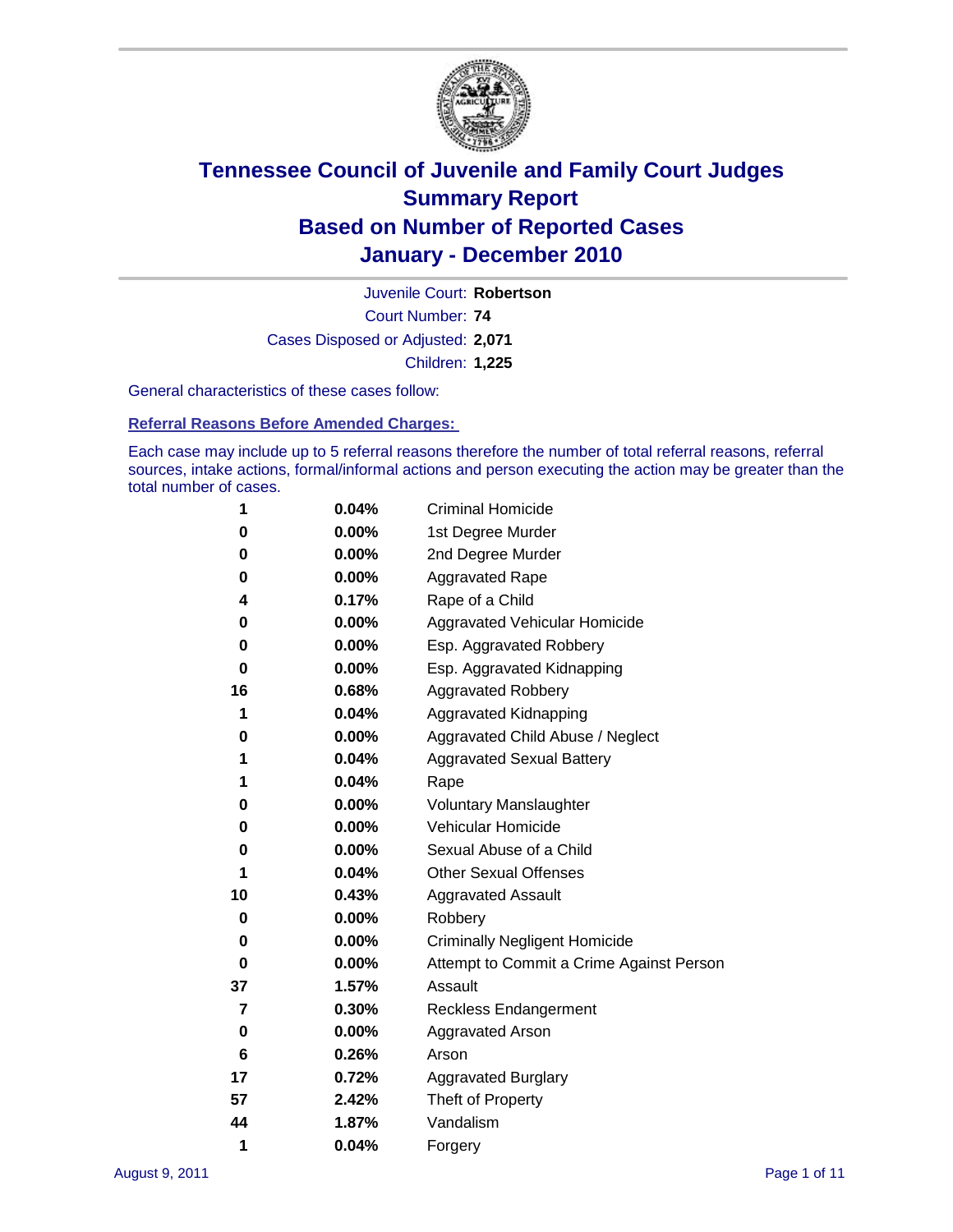

Court Number: **74** Juvenile Court: **Robertson** Cases Disposed or Adjusted: **2,071** Children: **1,225**

#### **Referral Reasons Before Amended Charges:**

Each case may include up to 5 referral reasons therefore the number of total referral reasons, referral sources, intake actions, formal/informal actions and person executing the action may be greater than the total number of cases.

| $\pmb{0}$    | 0.00%    | <b>Worthless Checks</b>                                     |  |  |
|--------------|----------|-------------------------------------------------------------|--|--|
| 0            | 0.00%    | Illegal Possession / Fraudulent Use of Credit / Debit Cards |  |  |
| 18           | 0.77%    | <b>Burglary</b>                                             |  |  |
| $\bf{0}$     | 0.00%    | Unauthorized Use of a Vehicle                               |  |  |
| 0            | $0.00\%$ | <b>Cruelty to Animals</b>                                   |  |  |
| 3            | 0.13%    | Sale of Controlled Substances                               |  |  |
| 19           | 0.81%    | <b>Other Drug Offenses</b>                                  |  |  |
| 35           | 1.49%    | Possession of Controlled Substances                         |  |  |
| 4            | 0.17%    | <b>Criminal Attempt</b>                                     |  |  |
| 1            | 0.04%    | Carrying Weapons on School Property                         |  |  |
| 6            | 0.26%    | Unlawful Carrying / Possession of a Weapon                  |  |  |
| 5            | 0.21%    | <b>Evading Arrest</b>                                       |  |  |
| 0            | 0.00%    | Escape                                                      |  |  |
| $\mathbf{2}$ | 0.09%    | Driving Under Influence (DUI)                               |  |  |
| 17           | 0.72%    | Possession / Consumption of Alcohol                         |  |  |
| 7            | 0.30%    | Resisting Stop, Frisk, Halt, Arrest or Search               |  |  |
| 1            | 0.04%    | <b>Aggravated Criminal Trespass</b>                         |  |  |
| 0            | $0.00\%$ | Harassment                                                  |  |  |
| 8            | 0.34%    | Failure to Appear                                           |  |  |
| 1            | 0.04%    | Filing a False Police Report                                |  |  |
| $\mathbf{2}$ | 0.09%    | Criminal Impersonation                                      |  |  |
| 32           | 1.36%    | <b>Disorderly Conduct</b>                                   |  |  |
| 14           | 0.60%    | <b>Criminal Trespass</b>                                    |  |  |
| 2            | 0.09%    | <b>Public Intoxication</b>                                  |  |  |
| 0            | $0.00\%$ | Gambling                                                    |  |  |
| 136          | 5.78%    | <b>Traffic</b>                                              |  |  |
| 0            | $0.00\%$ | Local Ordinances                                            |  |  |
| 0            | $0.00\%$ | Violation of Wildlife Regulations                           |  |  |
| 4            | 0.17%    | Contempt of Court                                           |  |  |
| 66           | 2.81%    | Violation of Probation                                      |  |  |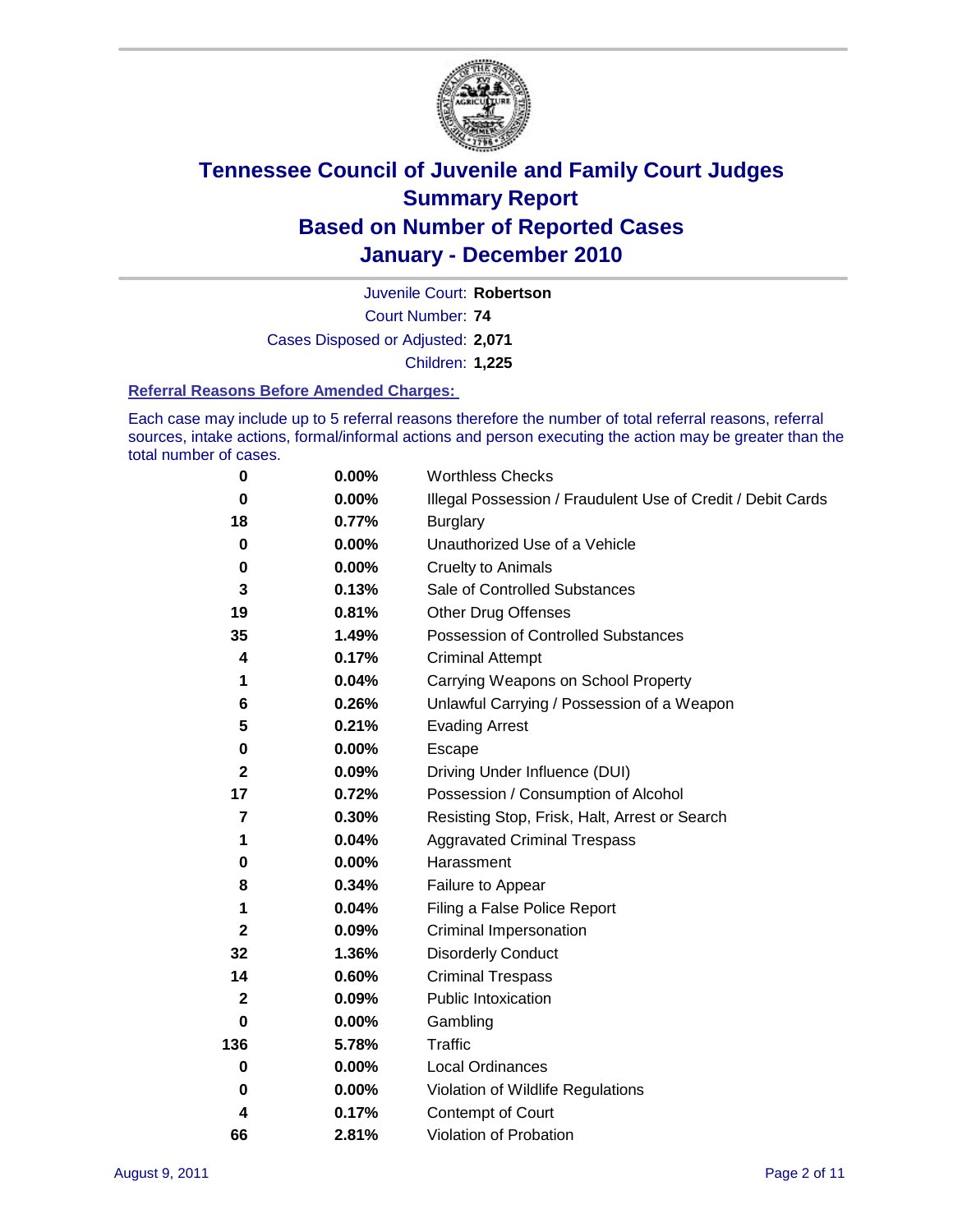

Court Number: **74** Juvenile Court: **Robertson** Cases Disposed or Adjusted: **2,071** Children: **1,225**

#### **Referral Reasons Before Amended Charges:**

Each case may include up to 5 referral reasons therefore the number of total referral reasons, referral sources, intake actions, formal/informal actions and person executing the action may be greater than the total number of cases.

| 6        | 0.26%   | Violation of Aftercare                 |
|----------|---------|----------------------------------------|
| 16       | 0.68%   | <b>Unruly Behavior</b>                 |
| 54       | 2.30%   | Truancy                                |
| 14       | 0.60%   | In-State Runaway                       |
| 0        | 0.00%   | Out-of-State Runaway                   |
| 67       | 2.85%   | Possession of Tobacco Products         |
| 0        | 0.00%   | Violation of a Valid Court Order       |
| 19       | 0.81%   | Violation of Curfew                    |
| 0        | 0.00%   | Sexually Abused Child                  |
| 0        | 0.00%   | <b>Physically Abused Child</b>         |
| 200      | 8.51%   | Dependency / Neglect                   |
| 4        | 0.17%   | <b>Termination of Parental Rights</b>  |
| 1        | 0.04%   | <b>Violation of Pretrial Diversion</b> |
| $\bf{0}$ | 0.00%   | Violation of Informal Adjustment       |
| 232      | 9.87%   | <b>Judicial Review</b>                 |
| 195      | 8.29%   | <b>Administrative Review</b>           |
| 25       | 1.06%   | <b>Foster Care Review</b>              |
| 15       | 0.64%   | Custody                                |
| 3        | 0.13%   | Visitation                             |
| 48       | 2.04%   | Paternity / Legitimation               |
| 460      | 19.57%  | <b>Child Support</b>                   |
| 0        | 0.00%   | <b>Request for Medical Treatment</b>   |
| 0        | 0.00%   | <b>Consent to Marry</b>                |
| 405      | 17.23%  | Other                                  |
| 2,351    | 100.00% | <b>Total Referrals</b>                 |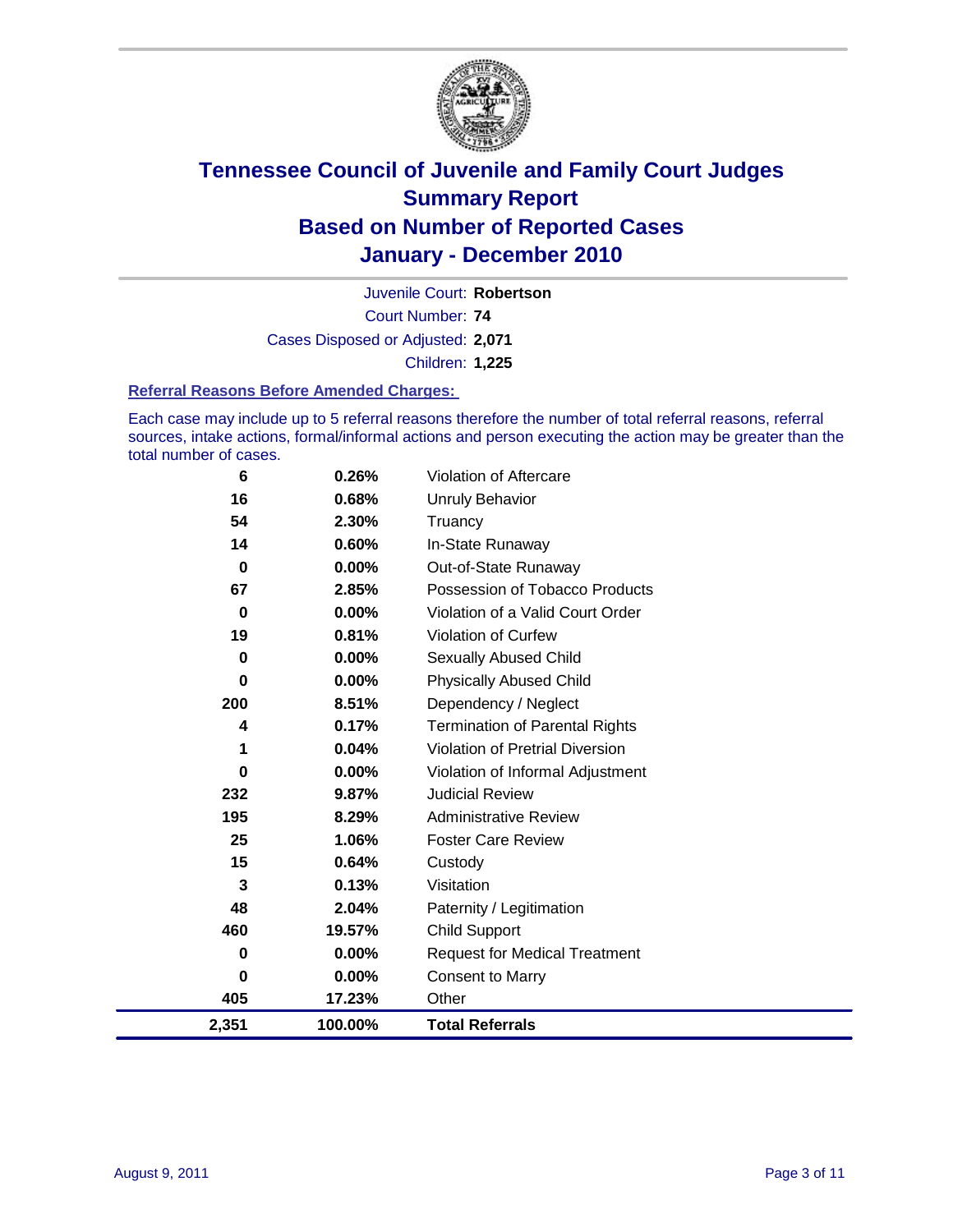

| Juvenile Court: Robertson  |                                   |                                   |  |  |
|----------------------------|-----------------------------------|-----------------------------------|--|--|
|                            | Court Number: 74                  |                                   |  |  |
|                            | Cases Disposed or Adjusted: 2,071 |                                   |  |  |
|                            |                                   | Children: 1,225                   |  |  |
| <b>Referral Sources: 1</b> |                                   |                                   |  |  |
| 892                        | 37.94%                            | <b>Law Enforcement</b>            |  |  |
| 121                        | 5.15%                             | Parents                           |  |  |
| 40                         | 1.70%                             | Relatives                         |  |  |
| $\bf{0}$                   | $0.00\%$                          | Self                              |  |  |
| 125                        | 5.32%                             | School                            |  |  |
| 0                          | 0.00%                             | <b>CSA</b>                        |  |  |
| 487                        | 20.71%                            | <b>DCS</b>                        |  |  |
| $\mathbf{2}$               | 0.09%                             | <b>Other State Department</b>     |  |  |
| 509                        | 21.65%                            | <b>District Attorney's Office</b> |  |  |
| 155                        | 6.59%                             | <b>Court Staff</b>                |  |  |
| 0                          | 0.00%                             | Social Agency                     |  |  |
| 7                          | 0.30%                             | <b>Other Court</b>                |  |  |
| 6                          | 0.26%                             | Victim                            |  |  |
| 0                          | 0.00%                             | Child & Parent                    |  |  |
| 0                          | 0.00%                             | Hospital                          |  |  |
| 0                          | 0.00%                             | Unknown                           |  |  |
| 7                          | 0.30%                             | Other                             |  |  |
| 2,351                      | 100.00%                           | <b>Total Referral Sources</b>     |  |  |

### **Age of Child at Referral: 2**

| 1,225 | 100.00% | <b>Total Child Count</b> |
|-------|---------|--------------------------|
| 0     | 0.00%   | <b>Unknown</b>           |
| 12    | 0.98%   | Ages 19 and Over         |
| 224   | 18.29%  | Ages 17 through 18       |
| 283   | 23.10%  | Ages 15 through 16       |
| 129   | 10.53%  | Ages 13 through 14       |
| 80    | 6.53%   | Ages 11 through 12       |
| 497   | 40.57%  | Ages 10 and Under        |
|       |         |                          |

<sup>1</sup> If different than number of Referral Reasons (2351), verify accuracy of your court's data.

<sup>2</sup> One child could be counted in multiple categories, verify accuracy of your court's data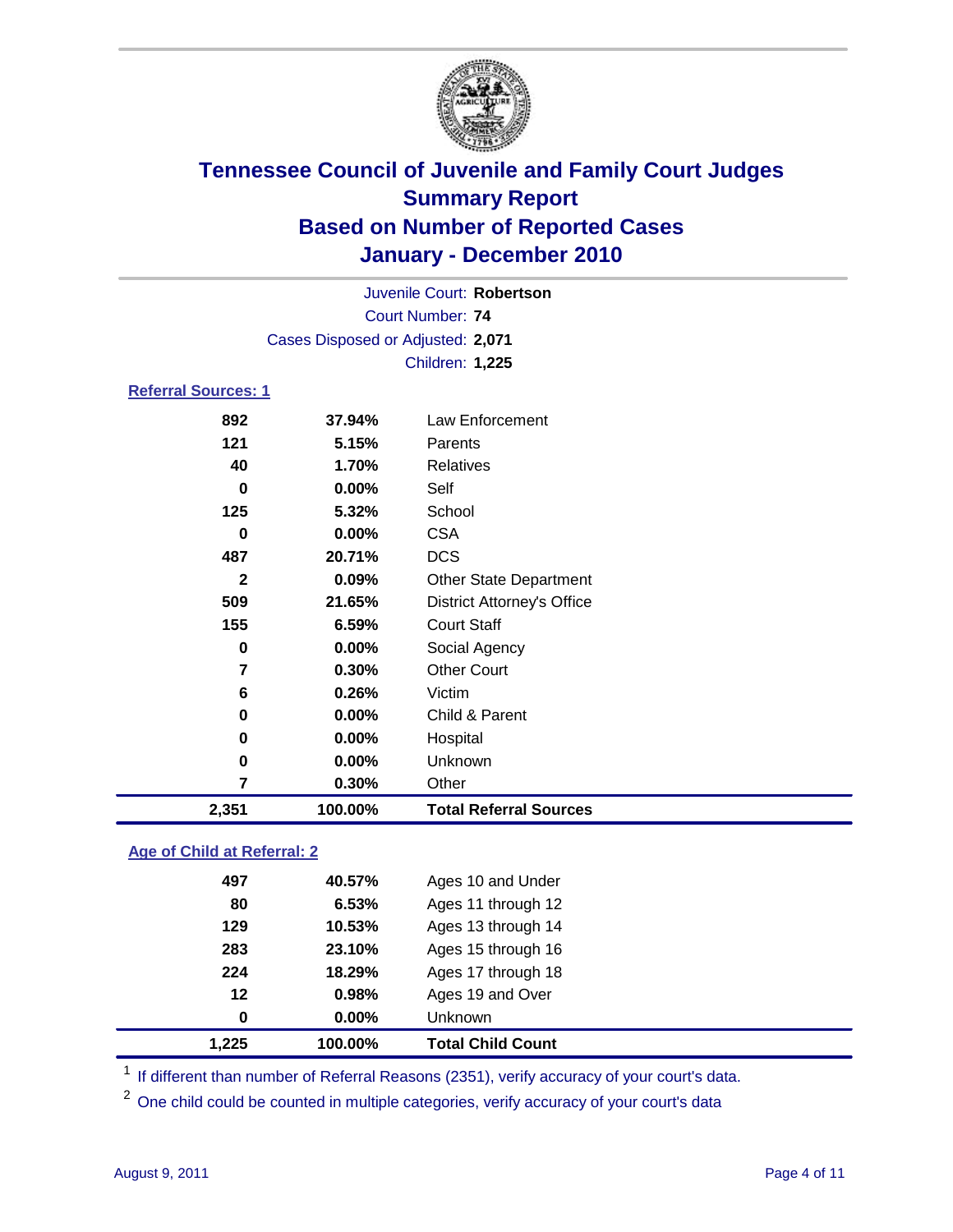

| Juvenile Court: Robertson               |                                   |                          |  |
|-----------------------------------------|-----------------------------------|--------------------------|--|
|                                         | <b>Court Number: 74</b>           |                          |  |
|                                         | Cases Disposed or Adjusted: 2,071 |                          |  |
|                                         |                                   | <b>Children: 1,225</b>   |  |
| Sex of Child: 1                         |                                   |                          |  |
| 853                                     | 69.63%                            | Male                     |  |
| 368                                     | 30.04%                            | Female                   |  |
| 4                                       | 0.33%                             | Unknown                  |  |
| 1,225                                   | 100.00%                           | <b>Total Child Count</b> |  |
| Race of Child: 1                        |                                   |                          |  |
| 722                                     | 58.94%                            | White                    |  |
| 228                                     | 18.61%                            | African American         |  |
| 0                                       | 0.00%                             | Native American          |  |
| 1                                       | 0.08%                             | Asian                    |  |
| 10                                      | 0.82%                             | Mixed                    |  |
| 264                                     | 21.55%                            | Unknown                  |  |
| 1,225                                   | 100.00%                           | <b>Total Child Count</b> |  |
| <b>Hispanic Origin: 1</b>               |                                   |                          |  |
| 44                                      | 3.59%                             | Yes                      |  |
| 913                                     | 74.53%                            | <b>No</b>                |  |
| 268                                     | 21.88%                            | Unknown                  |  |
| 1,225                                   | 100.00%                           | <b>Total Child Count</b> |  |
| <b>School Enrollment of Children: 1</b> |                                   |                          |  |
| 559                                     | 45.63%                            | Yes                      |  |
| 124                                     | 10.12%                            | No                       |  |
| 542                                     | 44.24%                            | Unknown                  |  |
| 1,225                                   | 100.00%                           | <b>Total Child Count</b> |  |

<sup>1</sup> One child could be counted in multiple categories, verify accuracy of your court's data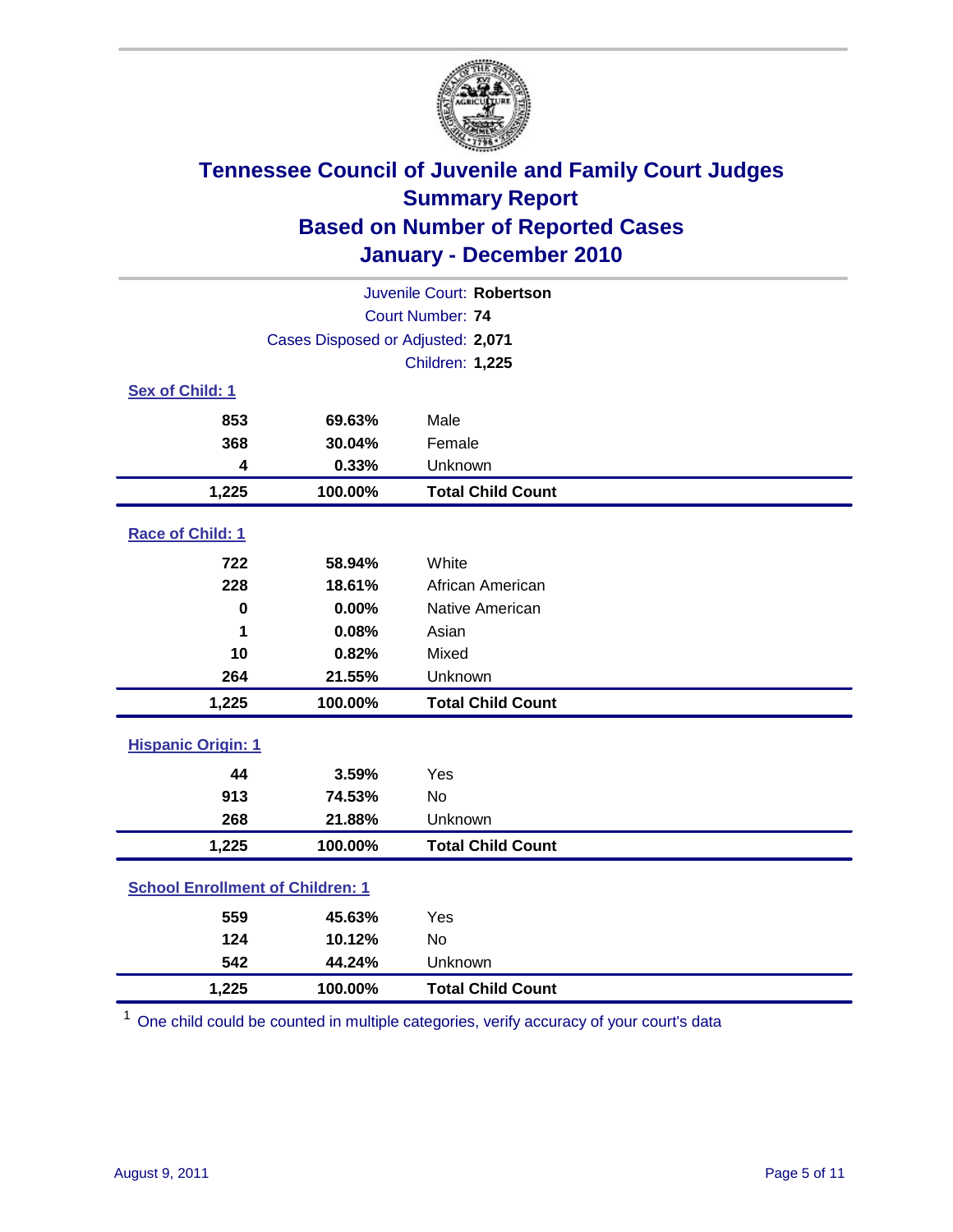

Court Number: **74** Juvenile Court: **Robertson** Cases Disposed or Adjusted: **2,071** Children: **1,225**

### **Living Arrangement of Child at Time of Referral: 1**

| 1,225 | 100.00%  | <b>Total Child Count</b>     |
|-------|----------|------------------------------|
| 2     | 0.16%    | Other                        |
| 485   | 39.59%   | Unknown                      |
| 0     | $0.00\%$ | Independent                  |
| 1     | 0.08%    | In an Institution            |
| 1     | 0.08%    | In a Residential Center      |
| 0     | $0.00\%$ | In a Group Home              |
| 12    | 0.98%    | With Foster Family           |
| 0     | $0.00\%$ | <b>With Adoptive Parents</b> |
| 56    | 4.57%    | <b>With Relatives</b>        |
| 81    | 6.61%    | With Father                  |
| 292   | 23.84%   | <b>With Mother</b>           |
| 14    | 1.14%    | With Mother and Stepfather   |
| 6     | 0.49%    | With Father and Stepmother   |
| 275   | 22.45%   | With Both Biological Parents |
|       |          |                              |

#### **Type of Detention: 2**

| 2,071        | 100.00%  | <b>Total Detention Count</b> |
|--------------|----------|------------------------------|
| 8            | 0.39%    | Other                        |
| 2,052        | 99.08%   | Does Not Apply               |
| $\mathbf{2}$ | 0.10%    | <b>Unknown</b>               |
| 0            | $0.00\%$ | Psychiatric Hospital         |
| 1            | 0.05%    | Jail - No Separation         |
| 0            | $0.00\%$ | Jail - Partial Separation    |
| 0            | 0.00%    | Jail - Complete Separation   |
| 7            | 0.34%    | Juvenile Detention Facility  |
| 1            | 0.05%    | Non-Secure Placement         |
|              |          |                              |

<sup>1</sup> One child could be counted in multiple categories, verify accuracy of your court's data

<sup>2</sup> If different than number of Cases (2071) verify accuracy of your court's data.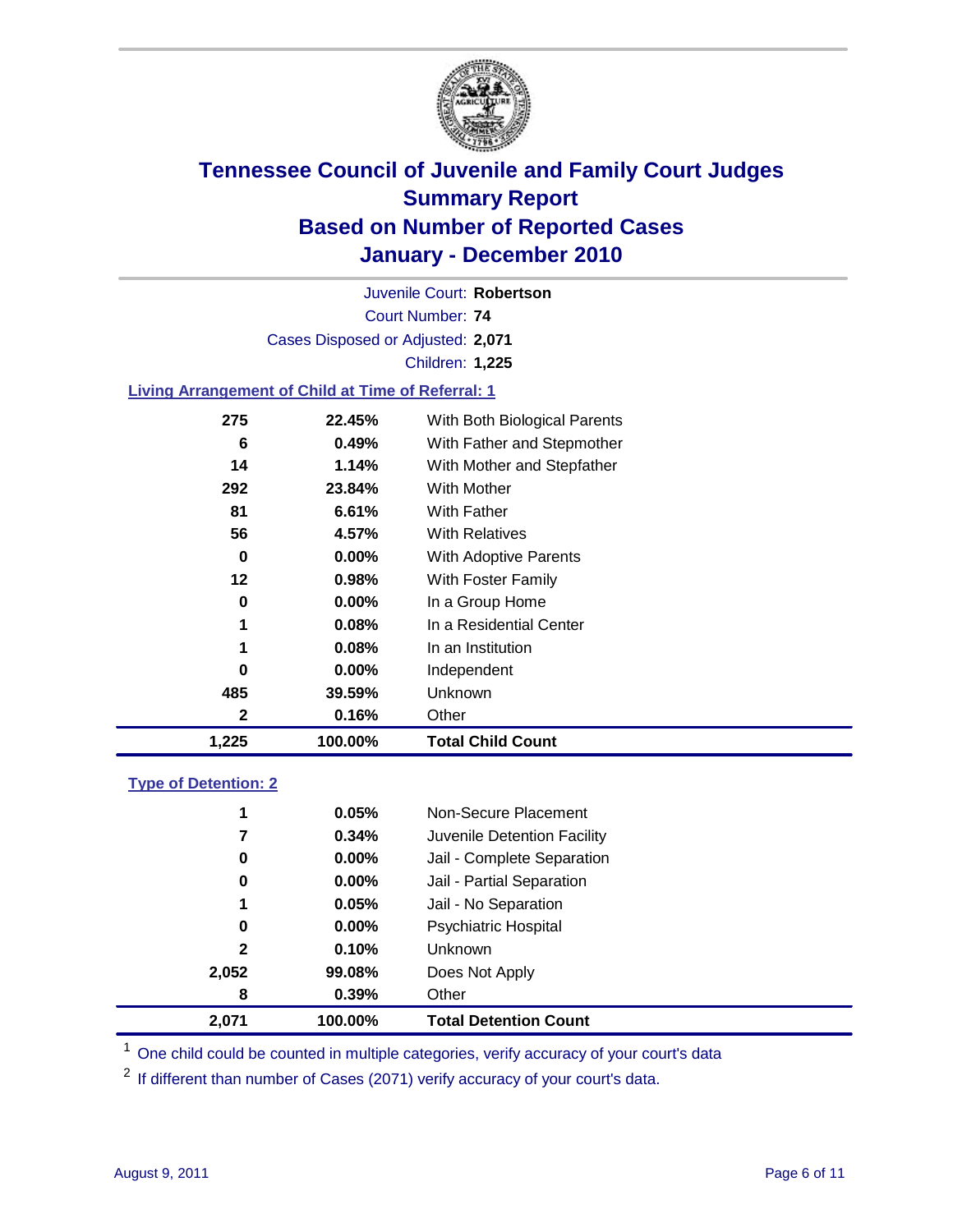

| Juvenile Court: Robertson                          |                                   |                                      |  |  |  |
|----------------------------------------------------|-----------------------------------|--------------------------------------|--|--|--|
|                                                    | Court Number: 74                  |                                      |  |  |  |
|                                                    | Cases Disposed or Adjusted: 2,071 |                                      |  |  |  |
|                                                    |                                   | Children: 1,225                      |  |  |  |
| <b>Placement After Secure Detention Hearing: 1</b> |                                   |                                      |  |  |  |
| 1                                                  | 0.05%                             | Returned to Prior Living Arrangement |  |  |  |
| 5                                                  | 0.24%                             | Juvenile Detention Facility          |  |  |  |
| 0                                                  | 0.00%                             | Jail                                 |  |  |  |
| 0                                                  | 0.00%                             | Shelter / Group Home                 |  |  |  |
| 0                                                  | 0.00%                             | <b>Foster Family Home</b>            |  |  |  |
| 0                                                  | 0.00%                             | Psychiatric Hospital                 |  |  |  |
| 7                                                  | 0.34%                             | Unknown                              |  |  |  |
| 2,050                                              | 98.99%                            | Does Not Apply                       |  |  |  |
| 8                                                  | 0.39%                             | Other                                |  |  |  |
| 2,071                                              | 100.00%                           | <b>Total Placement Count</b>         |  |  |  |
| <b>Intake Actions: 2</b>                           |                                   |                                      |  |  |  |
|                                                    |                                   |                                      |  |  |  |
| 1,000                                              | 42.54%                            | <b>Petition Filed</b>                |  |  |  |
| 304                                                | 12.93%                            | <b>Motion Filed</b>                  |  |  |  |
| 906                                                | 38.54%                            | <b>Citation Processed</b>            |  |  |  |
| $\bf{0}$                                           | 0.00%                             | Notification of Paternity Processed  |  |  |  |
| 66                                                 | 2.81%                             | Scheduling of Judicial Review        |  |  |  |
| 38                                                 | 1.62%                             | Scheduling of Administrative Review  |  |  |  |
| 3                                                  | 0.13%                             | Scheduling of Foster Care Review     |  |  |  |
| $\mathbf 0$                                        | 0.00%                             | Unknown                              |  |  |  |
| $\mathbf{2}$                                       | 0.09%                             | Does Not Apply                       |  |  |  |
| 32                                                 | 1.36%                             | Other                                |  |  |  |
| 2,351                                              | 100.00%                           | <b>Total Intake Count</b>            |  |  |  |

<sup>1</sup> If different than number of Cases (2071) verify accuracy of your court's data.

<sup>2</sup> If different than number of Referral Reasons (2351), verify accuracy of your court's data.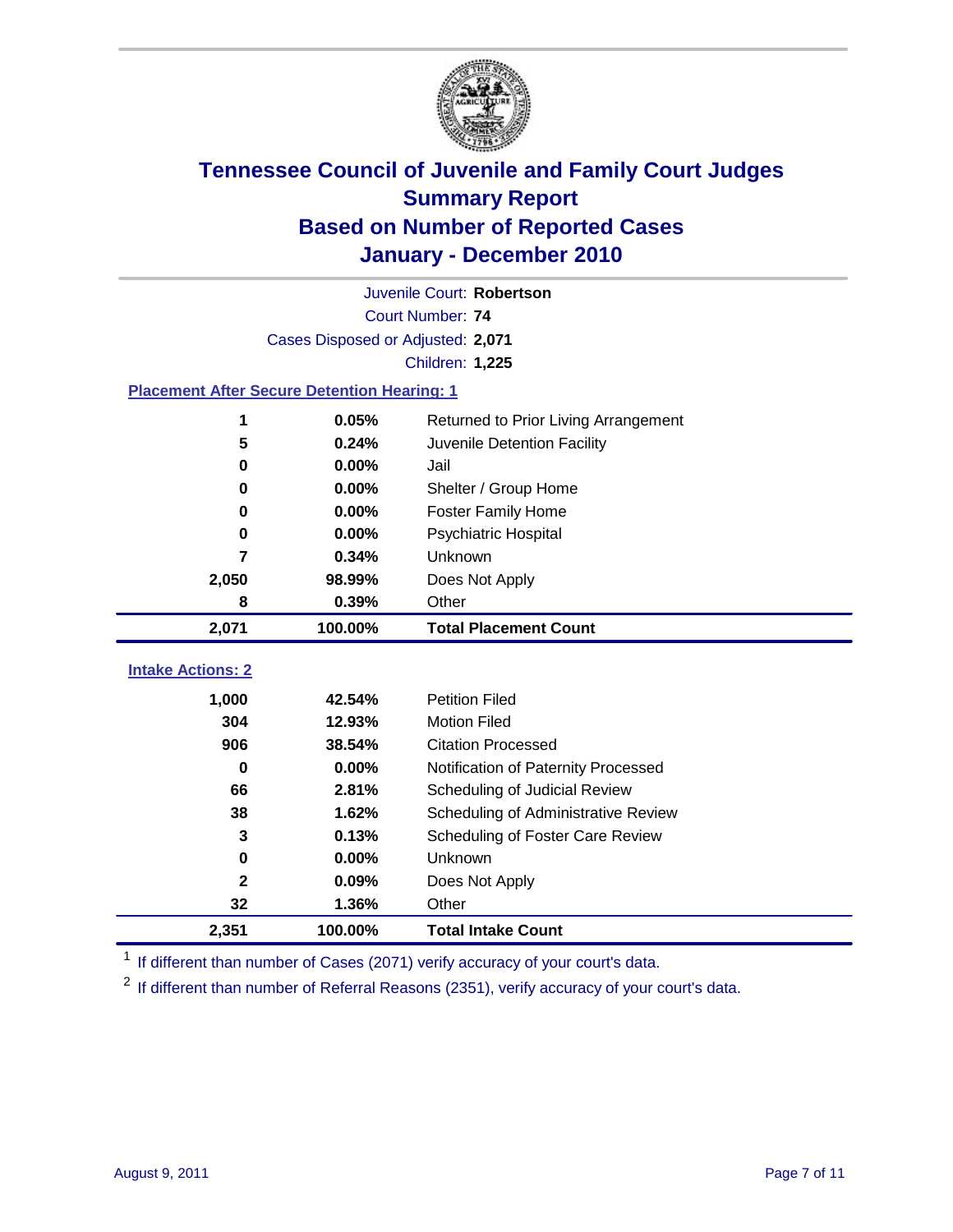

Court Number: **74** Juvenile Court: **Robertson** Cases Disposed or Adjusted: **2,071** Children: **1,225**

#### **Last Grade Completed by Child: 1**

| 51                                      | 4.16%   | Too Young for School     |  |
|-----------------------------------------|---------|--------------------------|--|
| 1                                       | 0.08%   | Preschool                |  |
| 8                                       | 0.65%   | Kindergarten             |  |
| 9                                       | 0.73%   | 1st Grade                |  |
| 3                                       | 0.24%   | 2nd Grade                |  |
| 9                                       | 0.73%   | 3rd Grade                |  |
| 9                                       | 0.73%   | 4th Grade                |  |
| 10                                      | 0.82%   | 5th Grade                |  |
| 29                                      | 2.37%   | 6th Grade                |  |
| 49                                      | 4.00%   | 7th Grade                |  |
| 75                                      | 6.12%   | 8th Grade                |  |
| 90                                      | 7.35%   | 9th Grade                |  |
| 132                                     | 10.78%  | 10th Grade               |  |
| 79                                      | 6.45%   | 11th Grade               |  |
| $\overline{2}$                          | 0.16%   | 12th Grade               |  |
| $\bf{0}$                                | 0.00%   | Non-Graded Special Ed    |  |
| $\mathbf{2}$                            | 0.16%   | <b>GED</b>               |  |
| 0                                       | 0.00%   | Graduated                |  |
| 57                                      | 4.65%   | Never Attended School    |  |
| 599                                     | 48.90%  | Unknown                  |  |
| 11                                      | 0.90%   | Other                    |  |
| 1,225                                   | 100.00% | <b>Total Child Count</b> |  |
| <b>Enrolled in Special Education: 1</b> |         |                          |  |

| 1.191 | 97.22% | Unknown |                                              |
|-------|--------|---------|----------------------------------------------|
| 28    | 2.29%  | No.     |                                              |
| 6     | 0.49%  | Yes     |                                              |
|       |        |         | 1,225<br>100.00%<br><b>Total Child Count</b> |

One child could be counted in multiple categories, verify accuracy of your court's data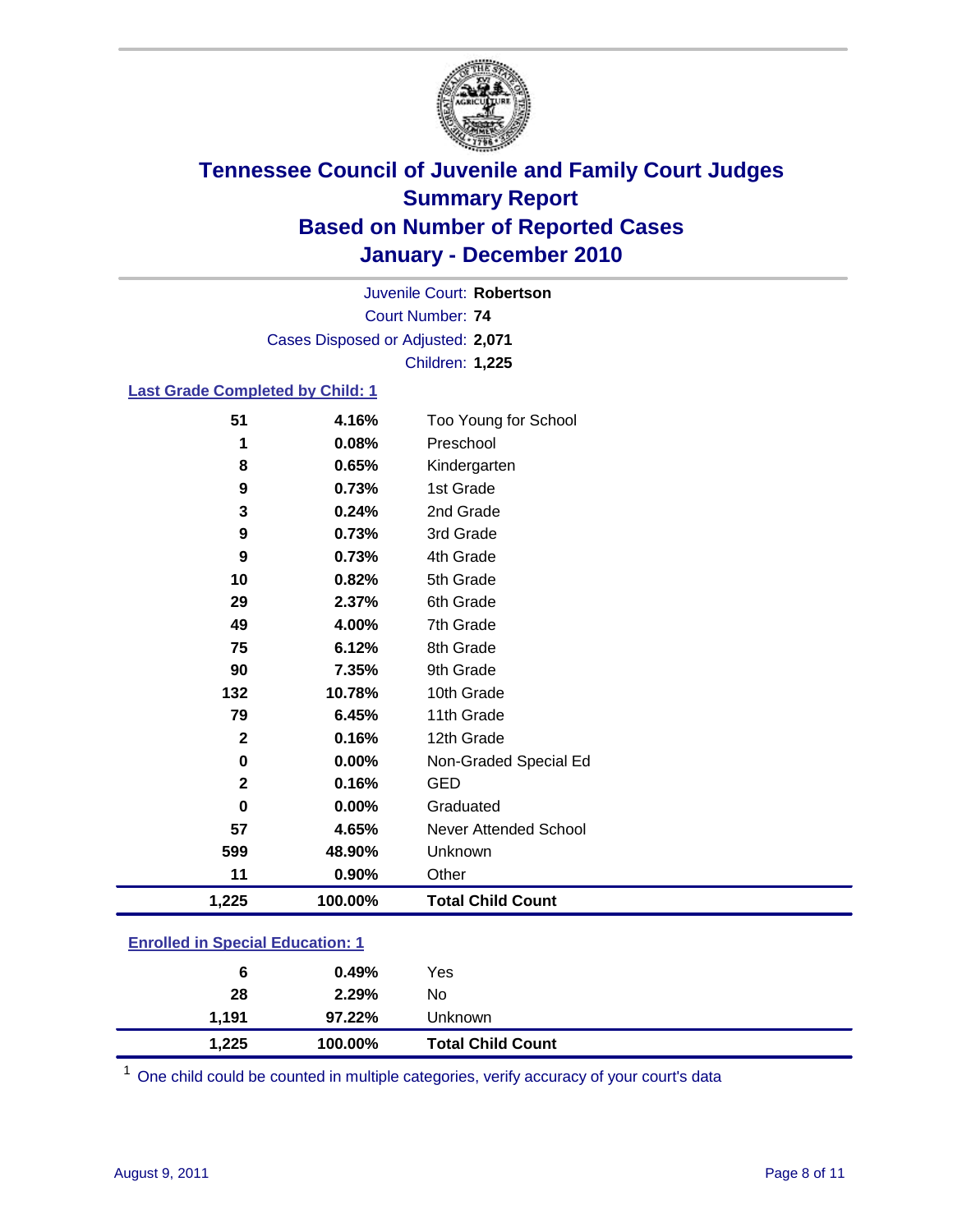

|       | Juvenile Court: Robertson         |                           |  |  |  |
|-------|-----------------------------------|---------------------------|--|--|--|
|       |                                   | Court Number: 74          |  |  |  |
|       | Cases Disposed or Adjusted: 2,071 |                           |  |  |  |
|       |                                   | Children: 1,225           |  |  |  |
|       | <b>Action Executed By: 1</b>      |                           |  |  |  |
| 46    | 1.96%                             | Judge                     |  |  |  |
| 1,897 | 80.69%                            | Magistrate                |  |  |  |
| 293   | 12.46%                            | <b>YSO</b>                |  |  |  |
| 115   | 4.89%                             | Other                     |  |  |  |
| 0     | 0.00%                             | Unknown                   |  |  |  |
| 2,351 | 100.00%                           | <b>Total Action Count</b> |  |  |  |

### **Formal / Informal Actions: 1**

| 120   | 5.10%    | Dismissed                                        |
|-------|----------|--------------------------------------------------|
| 52    | 2.21%    | Retired / Nolle Prosequi                         |
| 275   | 11.70%   | <b>Complaint Substantiated Delinquent</b>        |
|       | 0.04%    | <b>Complaint Substantiated Status Offender</b>   |
| 20    | 0.85%    | <b>Complaint Substantiated Dependent/Neglect</b> |
| 0     | 0.00%    | <b>Complaint Substantiated Abused</b>            |
| 0     | $0.00\%$ | <b>Complaint Substantiated Mentally III</b>      |
| 278   | 11.82%   | Informal Adjustment                              |
| 76    | 3.23%    | <b>Pretrial Diversion</b>                        |
| 8     | 0.34%    | <b>Transfer to Adult Court Hearing</b>           |
| 17    | 0.72%    | Charges Cleared by Transfer to Adult Court       |
| 220   | 9.36%    | <b>Special Proceeding</b>                        |
| 676   | 28.75%   | <b>Review Concluded</b>                          |
| 598   | 25.44%   | Case Held Open                                   |
| 10    | 0.43%    | Other                                            |
| 0     | $0.00\%$ | <b>Unknown</b>                                   |
| 2,351 | 100.00%  | <b>Total Action Count</b>                        |

<sup>1</sup> If different than number of Referral Reasons (2351), verify accuracy of your court's data.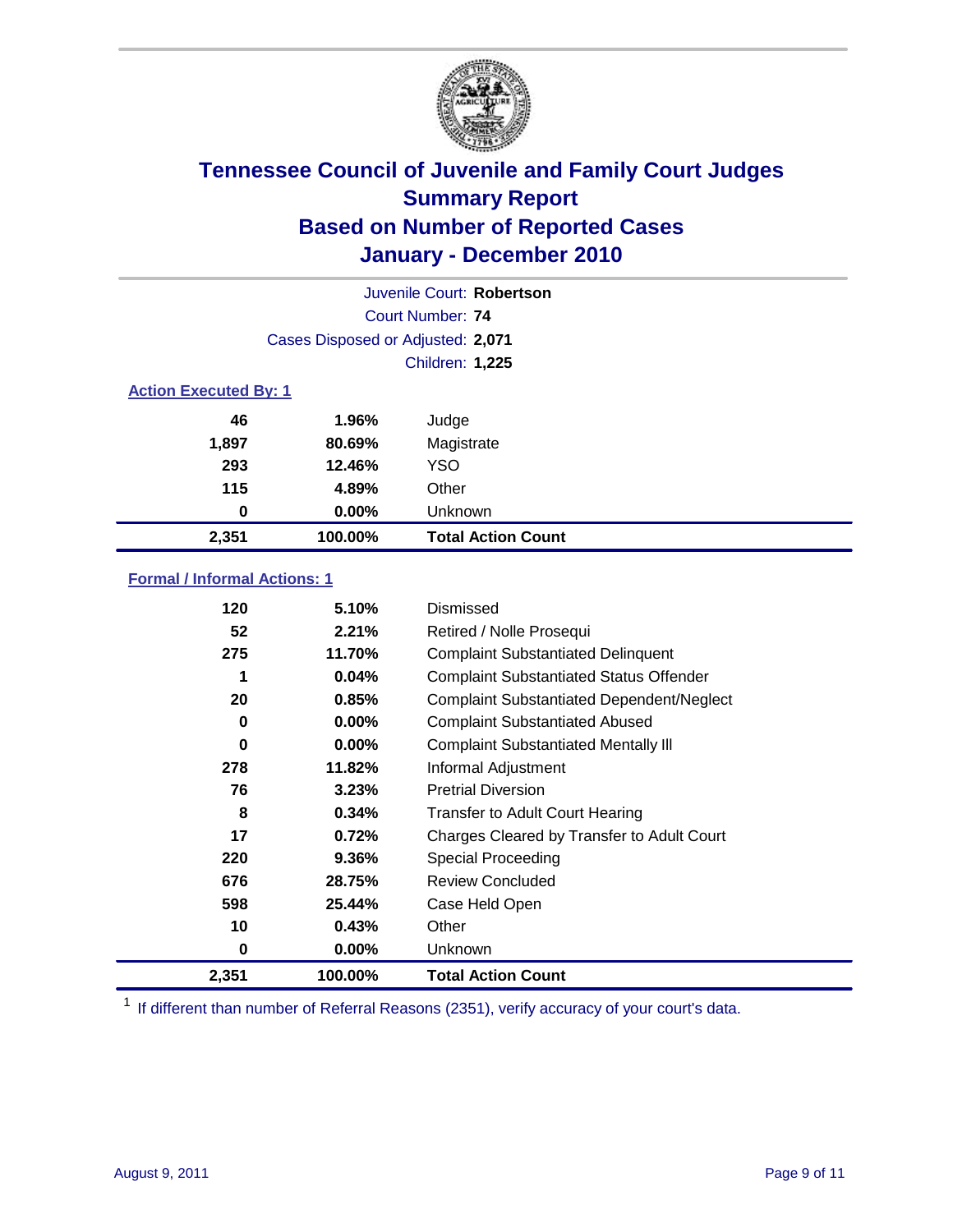

|                       |                                   | Juvenile Court: Robertson                             |
|-----------------------|-----------------------------------|-------------------------------------------------------|
|                       |                                   | <b>Court Number: 74</b>                               |
|                       | Cases Disposed or Adjusted: 2,071 |                                                       |
|                       |                                   | Children: 1,225                                       |
| <b>Case Outcomes:</b> |                                   | There can be multiple outcomes for one child or case. |
| 139                   | 3.28%                             | <b>Case Dismissed</b>                                 |
| 65                    | 1.53%                             | Case Retired or Nolle Prosequi                        |
| 436                   | 10.28%                            | Warned / Counseled                                    |
| 548                   | 12.92%                            | <b>Held Open For Review</b>                           |
| 214                   | 5.05%                             | Supervision / Probation to Juvenile Court             |
| 0                     | 0.00%                             | <b>Probation to Parents</b>                           |
| 0                     | 0.00%                             | Referral to Another Entity for Supervision / Service  |
| 0                     | 0.00%                             | Referred for Mental Health Counseling                 |
| 0                     | 0.00%                             | Referred for Alcohol and Drug Counseling              |
| 0                     | 0.00%                             | <b>Referred to Alternative School</b>                 |
| 0                     | 0.00%                             | Referred to Private Child Agency                      |
| 14                    | 0.33%                             | Referred to Defensive Driving School                  |
| 0                     | 0.00%                             | Referred to Alcohol Safety School                     |
| 132                   | 3.11%                             | Referred to Juvenile Court Education-Based Program    |
| 6                     | 0.14%                             | Driver's License Held Informally                      |
| 52                    | 1.23%                             | <b>Voluntary Placement with DMHMR</b>                 |
| 0                     | 0.00%                             | <b>Private Mental Health Placement</b>                |
| 0                     | 0.00%                             | <b>Private MR Placement</b>                           |
| 11                    | 0.26%                             | Placement with City/County Agency/Facility            |
| 3                     | 0.07%                             | Placement with Relative / Other Individual            |
| 237                   | 5.59%                             | Fine                                                  |
| 142                   | 3.35%                             | <b>Public Service</b>                                 |
| 62                    | 1.46%                             | Restitution                                           |
| 1                     | 0.02%                             | <b>Runaway Returned</b>                               |
| 25                    | 0.59%                             | No Contact Order                                      |
| 0                     | 0.00%                             | Injunction Other than No Contact Order                |
| 0                     | 0.00%                             | <b>House Arrest</b>                                   |
| 0                     | 0.00%                             | <b>Court Defined Curfew</b>                           |
| 0                     | 0.00%                             | Dismissed from Informal Adjustment                    |
| 0                     | 0.00%                             | <b>Dismissed from Pretrial Diversion</b>              |
| 71                    | 1.67%                             | <b>Released from Probation</b>                        |
| 12                    | 0.28%                             | <b>Transferred to Adult Court</b>                     |
| $\mathbf 0$           | 0.00%                             | <b>DMHMR Involuntary Commitment</b>                   |